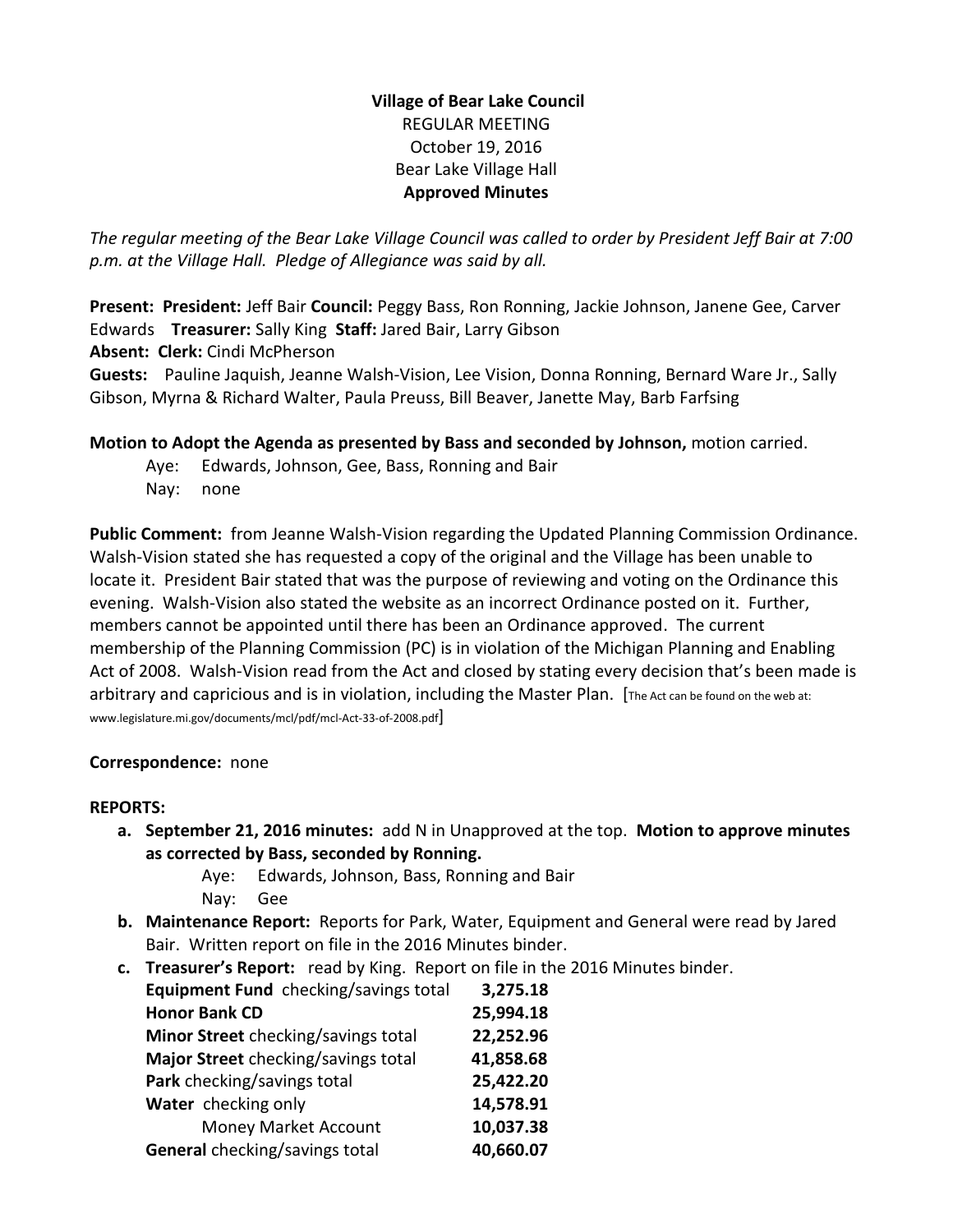**Motion to accept Treasurer's Report by Edwards seconded by Ronning – motion carried.**

Aye: Edwards, Johnson, Gee, Bass, Ronning and Bair Nay: none

- **d. Bills to be paid** were read by King. **Motion to pay the bills as presented by Johnson, seconded by Bass. Motion carried.** List of bills is found at the end of the minutes. Aye: Edwards, Johnson, Bass, Ronning and Bair Nay: Gee
- **e. Reimbursements to the General Fund** were read by King. Total to General Fund: \$2,015.00 Reimbursement list is found at the end of the minutes.

## **f. Committee Chair Reports:**

**Park:** Closed. 5 trailers there but will be gone this weekend.

**Trees:** One more which Mark Thompson will be checking near the corner of Virginia and Stuart. Gee suggested checking on Arbor grants or something similar as we're losing so many of our trees.

**Streets:** nothing

**Water:** Test wells have been drilled on new property; one came in at 160' and one at 320', good pressure on both.

**Equipment:** waiting on potential grants.

**Sidewalk:** no report

**Museum:** has been disbanded

**Blight/CABA:** Blight Enforcement Officer, Larry Gibson offered sincere Thanks to all who showed support for his family during their recent loss. Follow-up on Stuart Street – met with owner, her request for financial assistance has been denied-she will appeal but feels she will lose the property in January due to non-payment of taxes. Virginia Street – met with owner's daughter who stated she is in negotiation with a party to purchase the property. Gee questioned status on Variety Store – Blight Enforcement Officer will contact attorney Jeff Jocks and have full report at next meeting.

**Planning Commission:** later in meeting.

**Ad Hoc –** Policy, Resolution & Ordinance Committee – no report

## **OLD BUSINESS**

- **Hall signage:** Lee Vision has talked with school; they're not able to take on at this time. Will check again later in the year. Jeff has also checked into plasma cutting on metal. Will wait for more information.
- **Speed bumps:** Janene will have more information at a later date.
- **Manistee County Trail Committee:** Volunteer, Dendra Best, has not been able to attend meetings nor do a video conference.

#### **NEW BUSINESS**

- **Adoption of Title VI Plan Tabled**, not everyone received a copy so it hasn't been reviewed.
- **Planning Commission Ordinance and By-Laws** Discussion ensued. Barb stated all items have passed through the Village Council for approval. When asked what things have been discussed Barb listed: crowd funding, how to attract new businesses, sewer issues, water project, lakes to land for Manistee and Benzie counties. Village Clerk to call Manistee paper on Monday regarding copy of original publication. **Tabled.**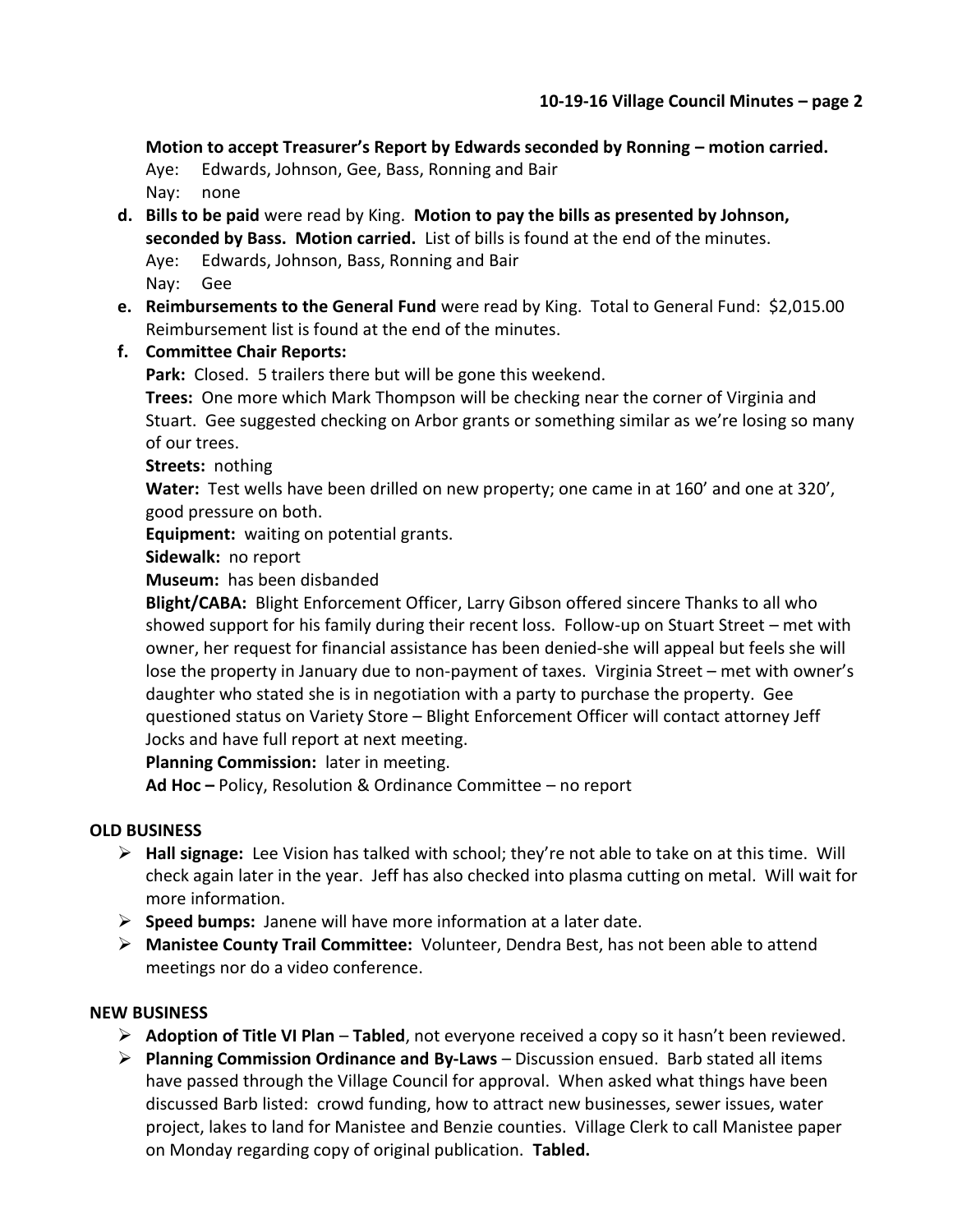#### **PUBLIC COMMENT:**

Jeanne Walsh-Vision questioned our milfoil payment; it is for the Village portion of the lake per President Bair.

Richard Walter – requested blight complaint form for the Reed building business operated by the Leckrone's. Blight Enforcement Officer provided form to Walter and others. Also discussed speeding on Russell Street and possible solutions. President Bair to check with County and State as necessary for speed limit on Russell Street.

Myrna Walter asked about the possibility of limiting the use of engine retarding brakes (Jake brakes) within the Village and possibly even approaching the Village. Specifically on US 31 and on Russell and Potter Streets.

Bernard Ware Jr. asked everyone to get out and vote on November 8<sup>th</sup>.

Pauline Jaquish reminded everyone of Sparkle in the Park getting started. Set up in November, with the opening the Friday of Thanksgiving.

General Note: First day to not park on streets at night is November 15<sup>th</sup>.

**COMING EVENTS:** Community dinner at BLUMC Thursday evening 5:00 – 6:30.

## **Meeting adjourned at 8:07p.m.**

Respectfully Submitted, Sally King, Village Treasurer (Substituting for Clerk)

# **Bills To Be Paid and Reimbursements to the General Fund**

# **Date: October 19, 2016**

| <b>Staples</b>                                       | \$104.92   | General Fund |
|------------------------------------------------------|------------|--------------|
| Northern Fire & Safety                               | \$104.00   | General Fund |
| Bittner Jennings Attorney's - FOIA                   | \$700.93   | General Fund |
| Mark Thompson - Tree/stump removal Wise/Maple St.    | \$2,300.00 | General Fund |
| Mark Thompson - village clean up                     | \$233.75   | General Fund |
| Ron Brown - Asphalt                                  | \$171.60   | Minor Fund   |
| Ron Brown - Grade, Cody Street                       | \$1,138.00 | Major Fund   |
| Pioneer Printing Co. - flyers for water info session | \$24.00    | Water Fund   |
| <b>Bittner Jennings Attorneys</b>                    | \$2,902.35 | Water Fund   |
| Haviland                                             | \$460.50   | Water Fund   |
| Bear Lake Ace Hardware                               | \$5.98     | Water Fund   |
| Bear Lake Ace Hardware                               | \$108.82   | Park Fund    |
| Auto Wares/Auto Value                                | \$214.82   | Park Fund    |
| Bear Lake Improvement Board                          | \$441.00   | Park Fund    |
| Ron Brown & Sons – Gravel                            | \$362.20   | Park Fund    |
|                                                      | \$177.90   | Park Fund    |